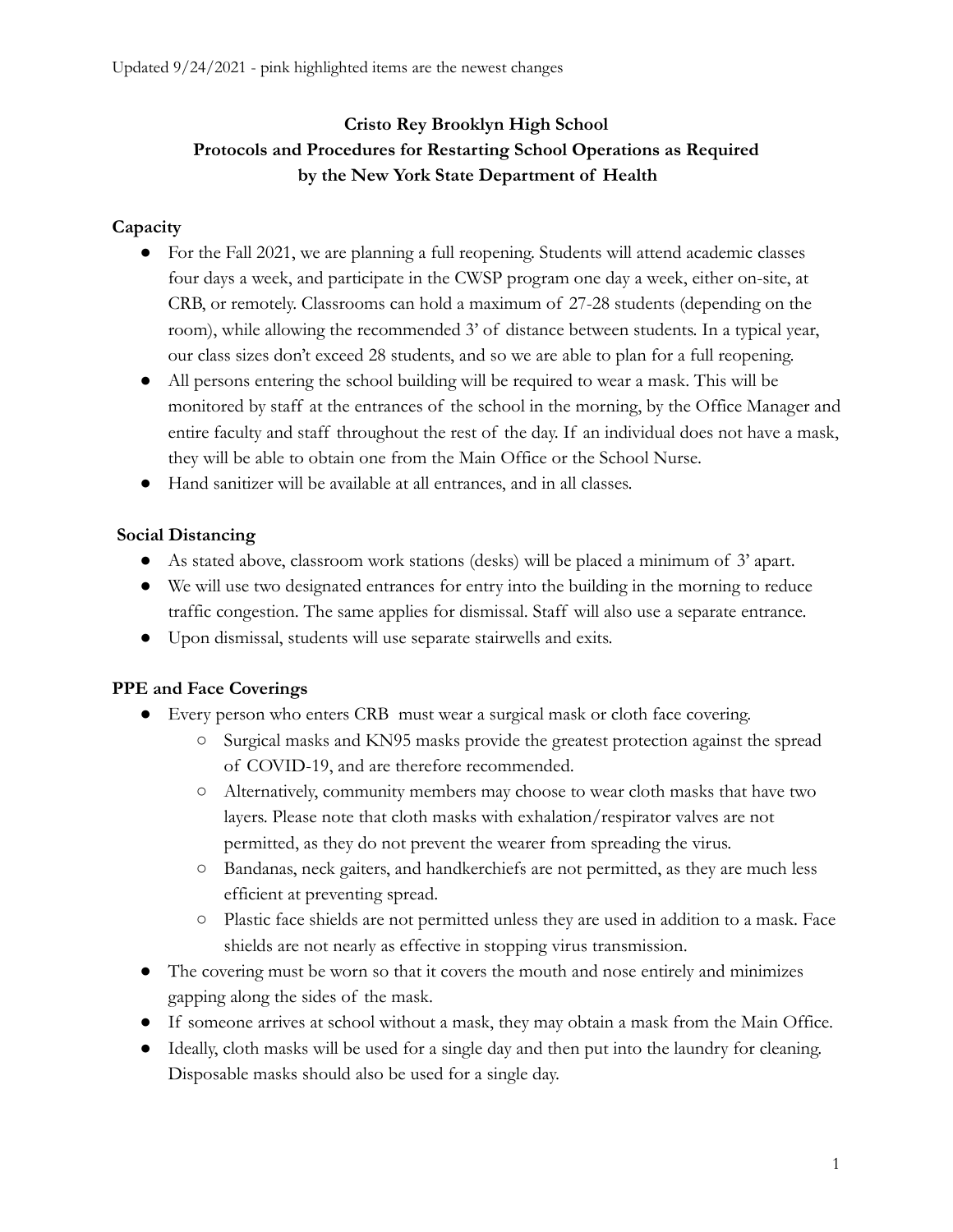- If masks need to be reused, it is advised that you let the masks sit for a few days before reusing it. This will effectively allow any virus on the mask to die off.
- The best effort possible should be made not to touch masks with your hands (especially if they are not clean/sanitized) throughout the day.
- Masks may be removed during the 30-minute lunch period, at which time all persons must maintain strict physical distancing of 6' feet.
- In accordance with CDC and NYS guidelines, masks are no longer required outdoors, as long as distancing of 3' can be maintained.
- If a student or staff member is medically unable to wear a mask, the individual must present a doctor's note stating why, to be delivered to the Main Office.

# **Operational Activity**

- Given the size of the gymnasium, there will be no issue for students to distance in that space. PE classes can also be conducted outdoors, weather permitting.
- The cafeteria and auditorium will be used for student lunches. Additionally, there will be four lunch periods to ensure that smaller groups of students remain in a designated section with their cohort to limit cross-exposure.
- For academic classes, students will remain with the same group of students all day, to the greatest extent possible.
	- Exceptions include for seniors it is impossible to cohort seniors and allow them to take the proper academic classes.
	- Additionally, there may be fewer exceptions for juniors and sophomores who may need to switch cohorts 2 times a week in order to participate in an Honors course.
- Teachers will rotate in/out of the classroom in most situations, as opposed to students.

# **Restart Operations**

- Independent contractor to perform a full cleaning accompanied by a full facility disinfecting spraying in August.
- All classrooms are equipped with a HEPA filter appropriate for the size of the room. These filters will be running at all times during the school day.
- Classroom and office windows will be opened, weather permitting, and remain open throughout the working day. These windows will be closed by evening cleaning company nightly, approx midnight.
- Water systems and other key facility systems are currently operational and will be operational at the time of reopening.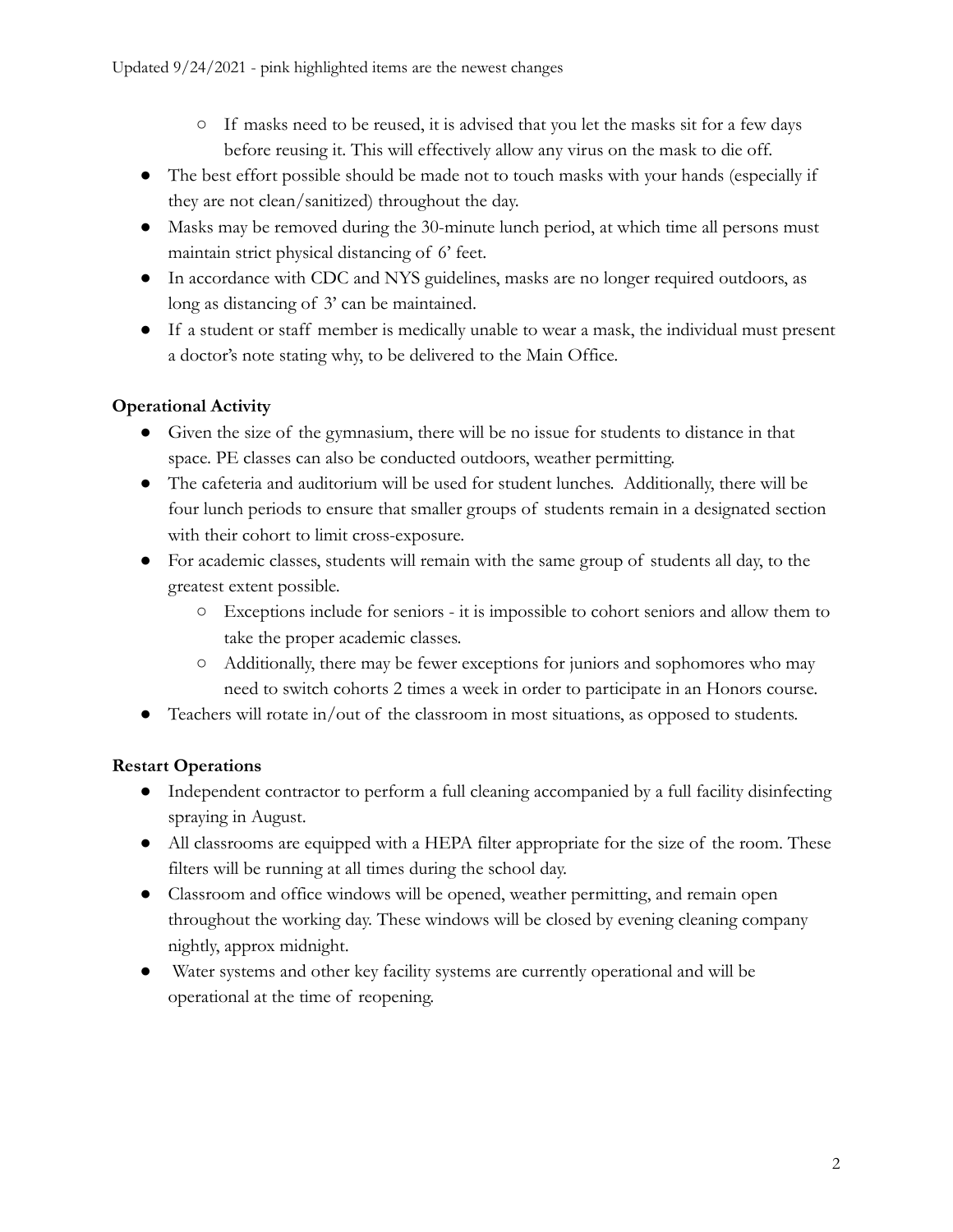#### **Hygiene, Cleaning, and Disinfection**

- Teachers and Staff will be responsible for cleaning their individual working spaces. Teachers should wipe down their work area before transitioning to the next classroom. The Custodian will be responsible for cleaning/sanitizing other commonly used spaces such as doors, lights, windows and equipment. CRB will retain use of our evening cleaning company on a daily basis. This independent company cleans and disinfects the entirety of the facility nightly.
- Students, Faculty and Staff will be urged to provide their own PPE supplies, however, the facility will be equipped with a supply of materials for distribution to those that have lost or broken their items.
- Teachers should get in the habit of wiping down keyboards, desktop and any shared equipment when transitioning from room to room. If you notice that your room(s) need additional disinfectant supplies, please notify our team from Facilities.

#### **Extracurriculars**

- Fall Sports are officially permitted to resume on  $8/23/21$ .
- Safety guidelines stated in the NYSPHSAA RTP plan are being followed. Some of those safety guidelines include, but are not limited to:
	- In accordance with NYSDOH guidance, student-athletes must wear acceptable face coverings, as tolerable, if a distance of at least six feet cannot be maintained, whether inside or outside.
	- Coaches, managers and other staff are required to wear a face covering when a distance of six feet cannot be maintained.
	- Students should tell coaches immediately when they are not feeling well.
	- All student-athletes, coaches, staff, officials and guests will be screened for Covid-19 (questionnaire and temperature check) prior to the start of any practice or event.
	- Any person who has Covid-19 symptoms will not be allowed to participate in practice or games/ meets. If a student-athlete shows signs or symptoms of Covid-19 or a temperature over 100.0 degrees Fahrenheit, their parent will immediately be notified and the parent will be directed to pick up their child. If the parent can't pick up the child the child will be directed to go home immediately.
	- Students must bring their own water bottle. Water bottles must not be shared.
	- Hydration stations may be used but must be cleaned after every practice/event.

#### **Transportation**

● Students will be instructed of appropriate safety [precautions to be taken if they take public](https://new.mta.info/guides/coronavirus/traveling-safely) [transportation](https://new.mta.info/guides/coronavirus/traveling-safely).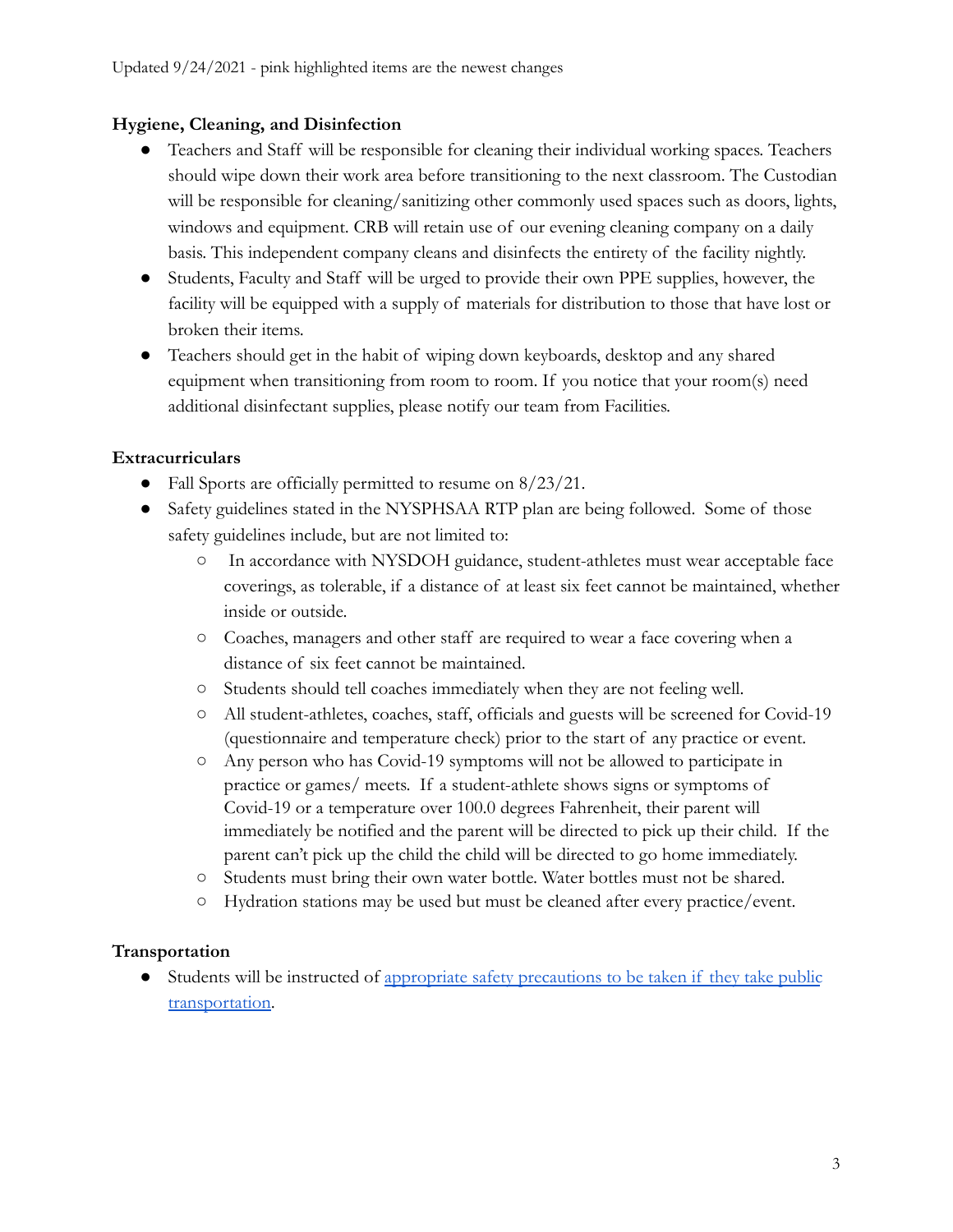#### **Food Services**

- Breakfast and lunch will be provided by the school.
- Prior to entering the cafeteria for lunch, students will be required to use hand sanitizer as supervised by staff.
- Students will eat their meals in the cafeteria or auditorium and will be instructed to sit with only their assigned cohort - no mixing of groups.
- Students will all be seated at least 6' apart from one another when eating.
- Staff in the cafeteria and auditorium will monitor and discourage the sharing of food. They will also ensure fidelity of implementation.

#### **Mental Health, Behavioral, and Emotional Support Services and Programs**

- All students are eligible for in-person and virtual counseling services as offered by the Director of Social Work, Social Work Interns, and the College Guidance Department.
- Social workers and counselors will refer families to appropriate services (eg: housing, food, psychiatric services, etc) as-needed. Staff will share relevant resources related to COVID-19 as they emerge.
- Social workers and counselors will collaborate with administration to identify at-risk students through participation in the Student Support and Accountability Team, weekly advisories, academic support services, and individual referrals. Social workers will also collaborate to embed social emotional learning in classroom curriculum (in person and remote) to better identify issues during school day.
- The Director of Social Work will provide on-going professional development at the start of the school year and each quarter thereafter, as well plan an advisory curriculum that focuses on issues of trauma, anxiety, grief, loss, coping, and resilience to support staff and students over the course of the school year.

## **Screening**

- Anyone displaying symptoms will be asked not to come to school.
- Staff will be given resources on symptoms and will be instructed to continue to monitor students for any relevant symptoms throughout the day.
- School will administer a screening questionnaire to all students, staff, visitors, guests, contractors and vendors before they are admitted into the building.

## **Testing Protocols**

● All community members that are not considered fully vaccinated are required to participate in weekly COVID-19 testing at CRB. These individuals are required to participate in CRB's on-site COVID-19 testing by signing up through the [online portal](https://backtoworksolutions.com/CristoReySchool.html).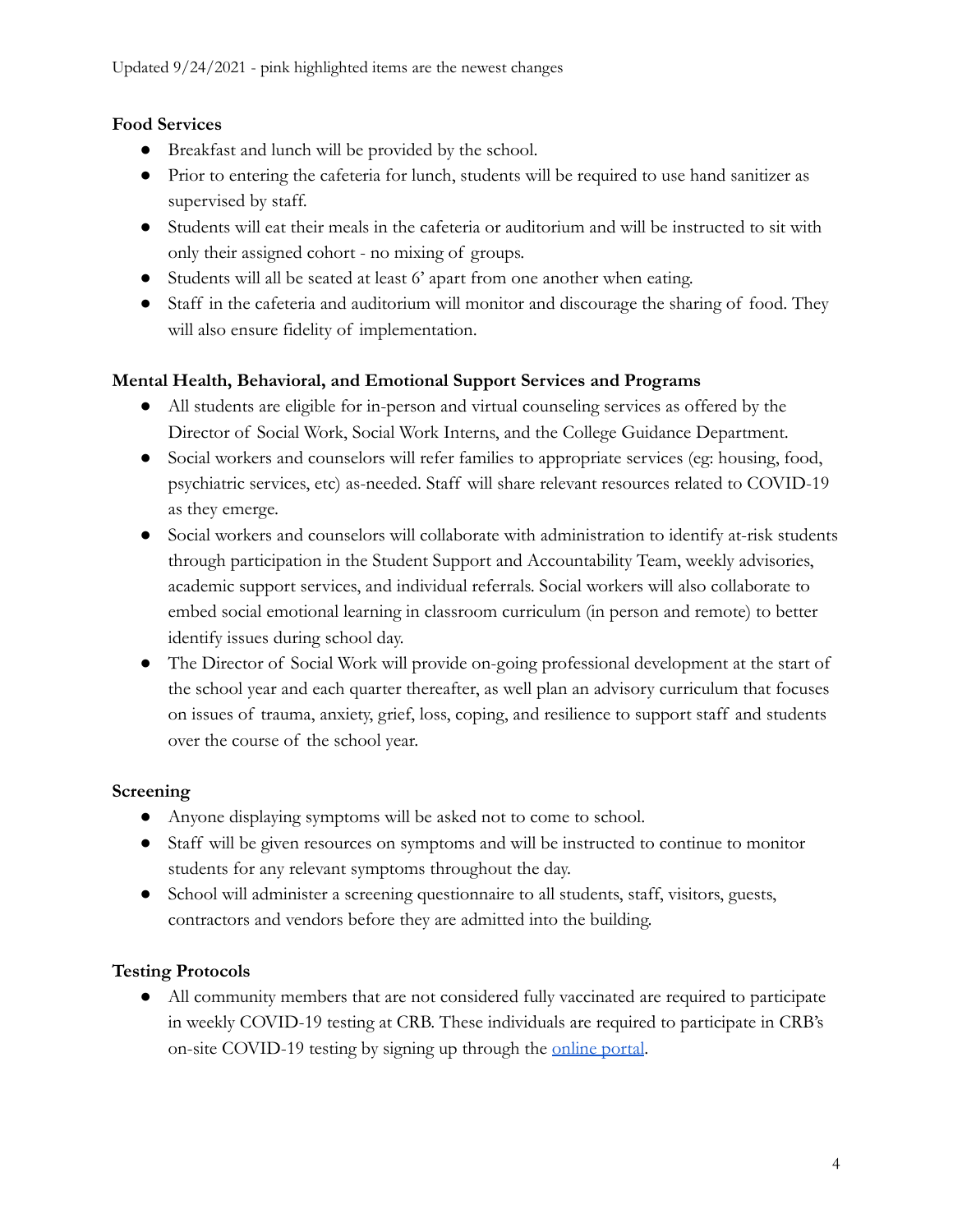- The testing requirement DOES apply to those who are partially vaccinated (e.g., having received only one dose, or not yet having reached two weeks after their second dose).
- In accordance with CDC Guidelines, community members who are fully vaccinated are exempt from testing requirements when [community transmission](https://covid.cdc.gov/covid-data-tracker/index.html#county-view) rates fall at either "Moderate" or "Low" for Kings County. However, if community transmission rates for Kings County fall at either "Substantial" or "Moderate", vaccinated community members may be required to follow the same testing protocols as unvaccinated community members.

#### **Testing Responsibility**

● As stated above, all community members that are not fully vaccinated, and anyone else requiring a COVID-19 test, are required to use CRB's on-site testing.

#### **Early Warning Signs**

● If an individual presents symptoms such as fever or chills, cough, shortness of breath or difficulty breathing, fatigue, muscle or body aches, headache, new loss of taste or smell, sore throat, congestion or runny nose, nausea or vomiting, diarrhea upon entry to the building, they will be asked to stay home except to get medical care separate themselves from other people and monitor their systems.

## **School Health Offices**

● If a community member develops symptoms during the school day, that person should notify the School Nurse immediately, and report directly to the Isolation Room.

#### **Isolation**

- Staff will be given resources on symptoms and will be instructed to continue to monitor students for any relevant symptoms throughout the day.
- Any community member displaying symptoms will be isolated in the Isolation Room (Chapel).

#### **Collection**

- If a student is displaying symptoms, then the student is escorted to the Chapel to meet with the School Nurse. The Office Manager will be directed to contact the family and arrange for the student to return home.
- Parents of students displaying symptoms will be contacted to pick them up and the student will be released to the parent or guardian outside of the school building. Symptomatic students and/or staff will be sent home for follow up with a healthcare provider.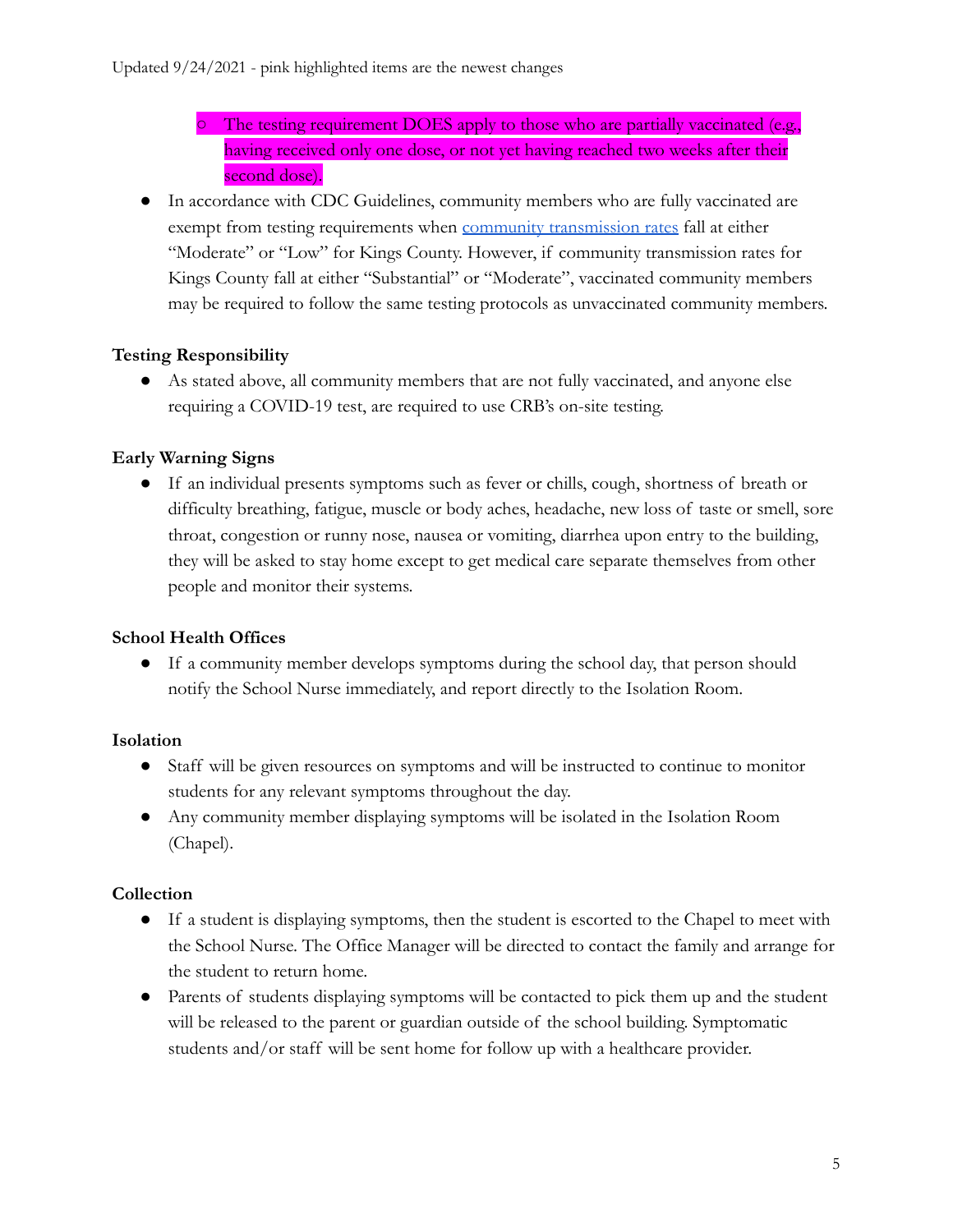#### **Infected Individuals**

- If an adult member of the school community tests positive for COVID-19, this person must report such information to his/her direct supervisor.
- The supervisor will then notify the Principal who is responsible for contacting the DOH.
- The school Nurse will follow up with the individual, and inform all other persons who may have been in contact with the person.
- Students should report a positive test result to the Principal or Assistant Principal.
- If an individual in the school community tests positive for COVID-19, this person will have to quarantine according to guidance from the Department of Health.
	- This means that infected individuals with no symptoms may return after 10 days of isolation.
	- Symptomatic individuals should be isolated for 14 days, and are able to return to work/school after that point, and once symptoms improve.

## **Exposed Individuals**

- Close contacts who remain asymptomatic:
	- May return after 10 days of quarantine, with continued monitoring of symptoms through the end of Day 14.
	- Alternatively, these individuals may quarantine for 7 days, and present a negative test result that was taken after Day 5.
	- Fully vaccinated individuals who were deemed to be close contacts are not required to quarantine.

## **Hygiene, Cleaning, and Disinfection**:

- Teachers and Staff will be responsible for cleaning their individual working spaces. Teachers should wipe down their work area prior to switching to a different classroom.
- The Custodian will be responsible for cleaning/sanitizing other commonly used spaces such as doors, lights, windows and equipment.
- CRB will retain use of our evening cleaning company on a daily basis. This independent company cleans the entirety of the facility nightly. They will also be performing a full cleaning accompanied by a full facility disinfecting spraying in August.
- Exterior and Interior Signage is placed throughout the building.

## **Contact Tracing**

• Once notified of a positive test result, the School Nurse will inquire with the individual about Close Contacts - people with whom the individual has been within 3' for 15+ minutes - that occurred up to 2 days prior to the positive test result. Please note that "close contact" no longer includes student-to-student contact that involves proper and consistent mask usage, so long as students remain 3' apart from one another.